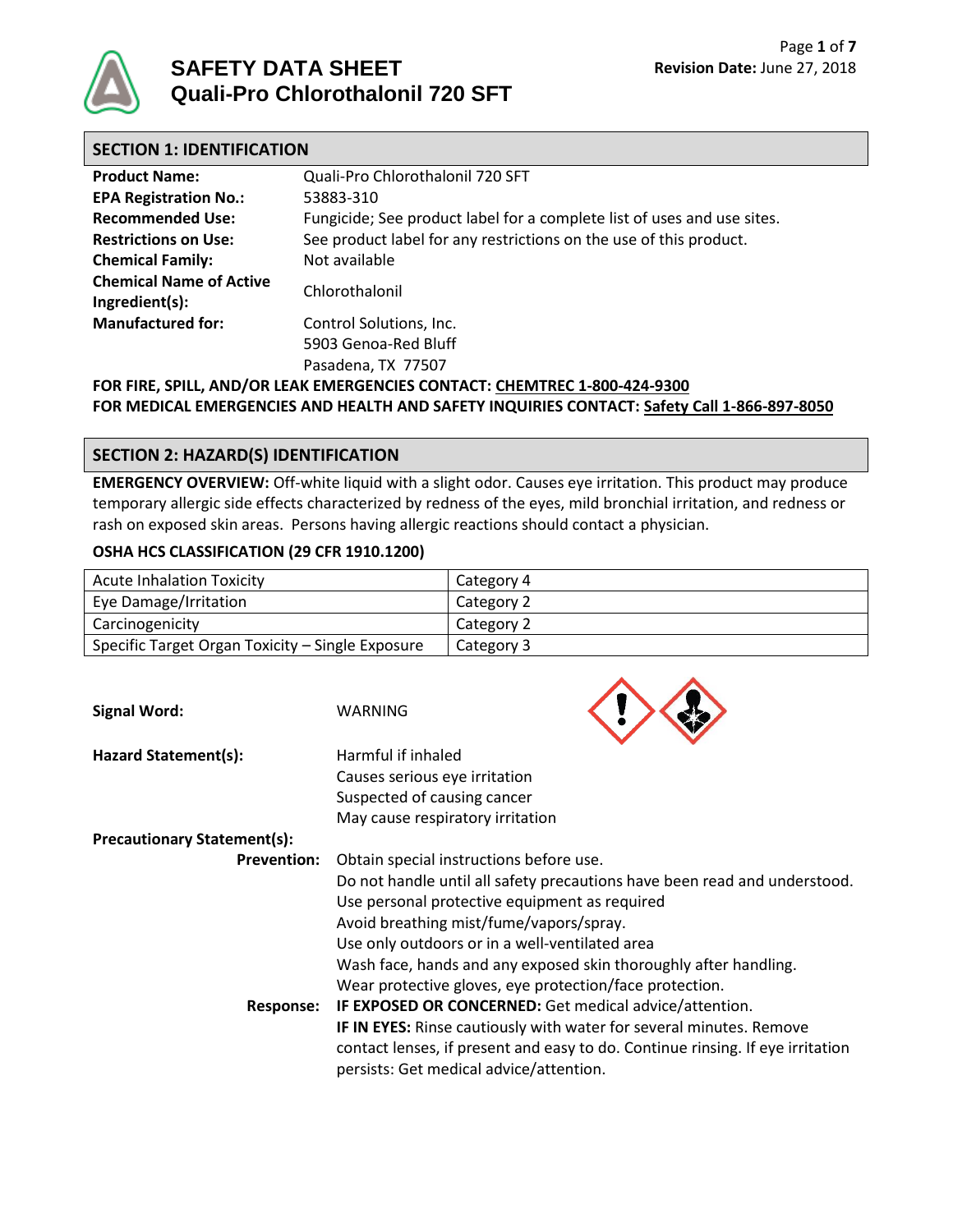# **Quali-Pro Chlorothalonil 720 SFT**

**IF INHALED**: Remove person to fresh air and keep comfortable for breathing. Call a poison center/doctor if you feel unwell. **Storage:** Store locked up. Store in a well-ventilated place. Keep container tightly closed. **Disposal:** Dispose of contents/container in accordance with Federal, state and local laws and regulations.

| SECTION 3: COMPOSTION/INFORMATION ON INGREDIENTS |                   |           |  |
|--------------------------------------------------|-------------------|-----------|--|
| <b>Chemical Name</b>                             | <b>CAS Number</b> | Weight %  |  |
| Chlorothalonil                                   | 1897-45-6         | 54.0%     |  |
| Propylene glycol                                 | 57-55-6           | $<10.0\%$ |  |

\*Ingredients not listed or listed with a weight % range are considered a trade secret and are withheld under 29 CFR 1910.1200(i).

|                     | <b>SECTION 4: FIRST AID MEASURES</b>                                                            |
|---------------------|-------------------------------------------------------------------------------------------------|
| IF IN EYES:         | Hold eye open and rinse slowly and gently with water for 15 to 20 minutes. Remove contact       |
|                     | lenses, if present, after the first 5 minutes; then continue rinsing eye. Call a poison control |
|                     | center or doctor for treatment advice.                                                          |
| IF ON SKIN:         | Take off contaminated clothing. Rinse skin immediately with plenty of water for 15 to 20        |
|                     | minutes. Call a poison control center or doctor for treatment advice.                           |
| IF INHALED:         | Move person to fresh air. If person is not breathing, call 911 or an ambulance; then give       |
|                     | artificial respiration, preferably mouth-to-mouth if possible. Call a poison control center or  |
|                     | doctor for further treatment advice.                                                            |
| <b>IF INGESTED:</b> | Call a poison control center or doctor immediately for treatment advice. Have person sip a      |
|                     | glass of water if able to swallow. Do not induce vomiting unless told to do so by a poison      |
|                     | control center or doctor. Do not give anything by mouth to an unconscious person.               |

**Most important symptoms/effects, acute and delayed:** Eye irritation. This product may produce temporary allergic side effects characterized by redness of the eyes, mild bronchial irritation, and redness or rash on exposed skin areas. Persons having allergic reactions should contact a physician.

**NOTE TO PHYSICIAN:** Persons having temporary irritation may respond to treatment with antihistamines or steroid creams and/or systemic steroids.

| <b>SECTION 5: FIRE-FIGHTING MEASURES</b>     |                                                                                                                                                                                                                                                                                                    |  |  |
|----------------------------------------------|----------------------------------------------------------------------------------------------------------------------------------------------------------------------------------------------------------------------------------------------------------------------------------------------------|--|--|
| <b>Suitable Extinguishing Media:</b>         | Foam, dry chemical, carbon dioxide or water spray                                                                                                                                                                                                                                                  |  |  |
| <b>Unsuitable Extinguishing Media:</b>       | Water jet                                                                                                                                                                                                                                                                                          |  |  |
| <b>Hazardous Combustion Products:</b>        | Thermal decomposition may produce toxic carbon and nitrogen oxides<br>as well as hydrogen chloride.                                                                                                                                                                                                |  |  |
| <b>Special Protective Equipment &amp;</b>    | Evacuate area and fight fire upwind from a safe distance to avoid                                                                                                                                                                                                                                  |  |  |
| <b>Precautions:</b>                          | hazardous vapors and decomposition products. Foam and/or dry<br>chemical are preferred to minimize environmental contamination. If<br>water is used, dike and collect water to prevent run-off. Wear self-<br>contained breathing apparatus and full fire-fighting turn-out gear<br>(Bunker gear). |  |  |
| <b>Unusual Fire &amp; Explosion Hazards:</b> | None known                                                                                                                                                                                                                                                                                         |  |  |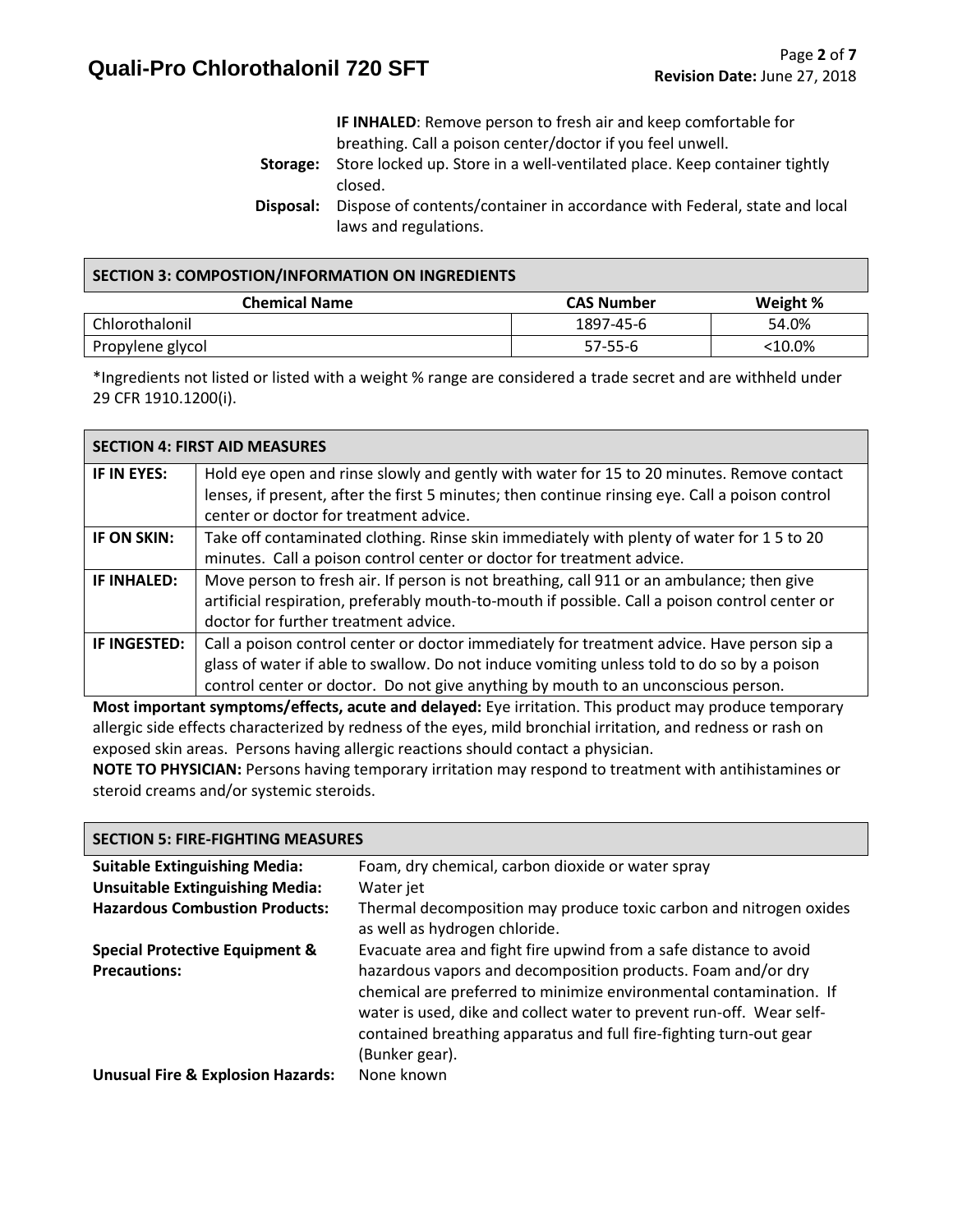### **SECTION 6: ACCIDENTAL RELEASE MEASURES**

| <b>Personal Precautions:</b>      | See Section 8 for personal protection equipment.                               |
|-----------------------------------|--------------------------------------------------------------------------------|
| <b>Environmental Precautions:</b> | Keep spilled material and any rinsate from contaminating soil or from entering |
|                                   | sewage and drainage systems and bodies of water.                               |
| <b>Methods for Containment:</b>   | Isolate the spill area. Keep unnecessary and unprotected personnel from        |
|                                   | entering. Absorb small spills with sand, vermiculite or other inert absorbent. |
|                                   | Dike large spills using absorbent or impervious material such as clay or sand. |
|                                   | Allow absorbed material to solidify and scrape up for disposal.                |
| <b>Methods for Clean-up:</b>      | Place contaminated material in appropriate container for disposal. After       |
|                                   | removal, flush contaminated area thoroughly with water. Pick up wash liquid    |
|                                   | with additional absorbent and place in a disposable container. Do not put      |
|                                   | spilled material back in the original container.                               |
| <b>Other Information:</b>         | None known                                                                     |

### **SECTION 7: HANDLING AND STORAGE**

| Handling:                                                                                        |                                 | RECOMMENDATIONS ARE INTENDED FOR MANUFACTURING, PACKAGING AND COMMERCIAL                        |  |  |  |
|--------------------------------------------------------------------------------------------------|---------------------------------|-------------------------------------------------------------------------------------------------|--|--|--|
|                                                                                                  |                                 | BLENDING WORKERS. PESTICIDE APPLICATORS AND WORKERS must refer to the product label             |  |  |  |
|                                                                                                  |                                 | and Directions for Use attached to the product for Agricultural Use Requirements in             |  |  |  |
|                                                                                                  |                                 | accordance with the EPA Worker Protection Standard 40 CFR part 170. Handle and open             |  |  |  |
|                                                                                                  |                                 | container in a manner as to prevent spillage. Do not eat, drink or smoke while handling this    |  |  |  |
|                                                                                                  |                                 | product. Immediately wash off accidental splashes of the concentrate or spray mixture from      |  |  |  |
|                                                                                                  | skin, clothing and out of eyes. |                                                                                                 |  |  |  |
| Storage:                                                                                         |                                 | See pesticide label for full information on product storage. Do not contaminate water, food     |  |  |  |
|                                                                                                  |                                 | or feed by storage of this product. Store away from sources of heat, out of direct sunlight and |  |  |  |
| away from incompatible materials. Pesticides should be stored in secured areas away from         |                                 |                                                                                                 |  |  |  |
| children and animals.                                                                            |                                 |                                                                                                 |  |  |  |
| <b>Storage Temperature (Min/Max):</b><br>Not determined                                          |                                 |                                                                                                 |  |  |  |
| <b>Product Incompatibilities:</b><br>Metals such as aluminum, tin and zinc. Alkaline conditions. |                                 |                                                                                                 |  |  |  |

### **SECTION 8: EXPOSURE CONTROLS/PERSONAL PROTECTION**

### **Users of a pesticide product must refer to the product label for personal protective equipment requirements.**

**Exposure Guidelines:**

| <b>COMPONENT</b> | <b>OSHA PEL</b> | <b>ACGIH TI'</b> | <b>NIOSH REL</b> |
|------------------|-----------------|------------------|------------------|
| None<br>listed   |                 |                  |                  |

**Engineering Controls:** Provide general or local exhaust ventilation systems to maintain airborne concentrations below OSHA PELs or other specified exposure limits. Local exhaust ventilation is preferred.

- **Respiratory Protection:** In areas of poor ventilation or where airborne concentrations exceed exposure guidelines, use a NIOSH approved respirator with cartridges/canisters approved for pesticides.
- **Eye Protection:** Chemical goggles or safety glasses and full-face shield.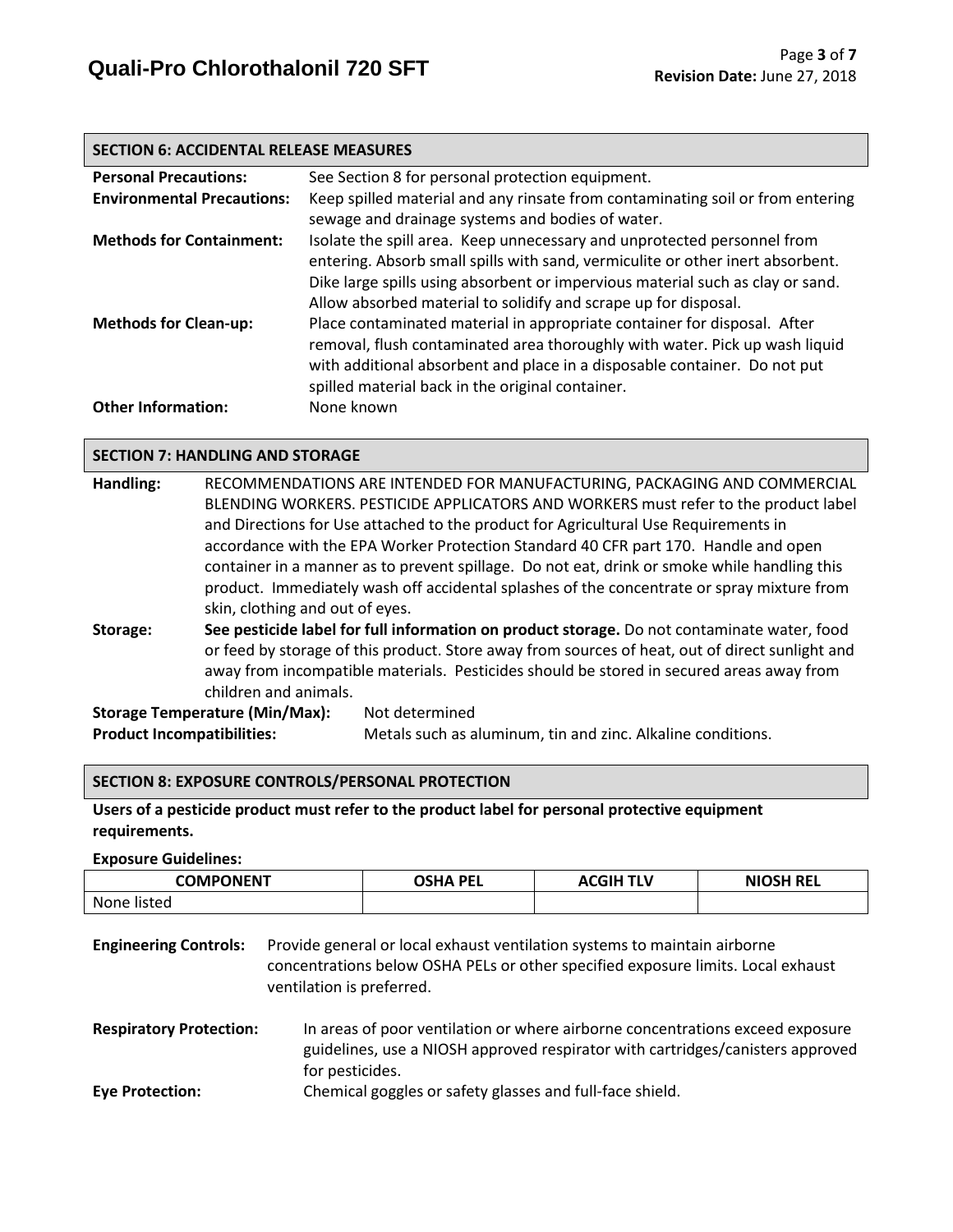# **Quali-Pro Chlorothalonil 720 SFT** Page **<sup>4</sup>** of **<sup>7</sup>**

**Protective Gloves:** Chemical-resistant gloves such as barrier laminate, butyl rubber, nitrile, neoprene rubber, polyvinyl chloride (PVC) or Viton.

**Other Protective Clothing:** Long-sleeved shirt, long pants and chemical resistant footwear plus socks. **General Safety Measures:** Wash hands before eating, drinking, chewing gum, using tobacco, or using the toilet. Remove clothing immediately after handling this product. Wash outside of gloves before removing. Discard clothing and other absorbent materials that have been drenched or heavily contaminated with this product's concentrate. Do not reuse them. Follow manufacturer's instructions for cleaning and maintaining PPE. If no such instructions for washables, use detergent and hot water. Keep and wash PPE separately from other laundry.

### **SECTION 9: PHYSICAL AND CHEMICAL PROPERTIES**

| Appearance:                     | Off-white liquid | <b>Upper/Lower Flammability Limits:</b> | Not determined |
|---------------------------------|------------------|-----------------------------------------|----------------|
| Odor:                           | Slight           | <b>Vapor Pressure:</b>                  | Not determined |
| <b>Odor Threshold:</b>          | Not determined   | <b>Vapor Density:</b>                   | Not determined |
| pH (1% dispersion):             | $7.0 - 8.0$      | Relative Density (@24°C):               | 1.32 (typical) |
| <b>Melting /Freezing Point:</b> | Not determined   | <b>Solubility in Water:</b>             | Not determined |
| <b>Boiling Point/Range:</b>     | Not determined   | <b>Partition Coefficient:</b>           | Not determined |
| <b>Flash Point:</b>             | Not applicable   | <b>Auto-ignition Temperature:</b>       | Not determined |
| <b>Evaporation Rate:</b>        | Not determined   | <b>Decomposition Temperature:</b>       | Not determined |
| <b>Flammability:</b>            | Not applicable   | <b>Viscosity:</b>                       | 807 cps        |
|                                 |                  |                                         |                |

| SECTION 10: STABILITY AND REACTIVITY       |                                                             |  |  |
|--------------------------------------------|-------------------------------------------------------------|--|--|
| <b>Reactivity:</b>                         | No hazardous chemical reactions known.                      |  |  |
| <b>Chemical Stability:</b>                 | Stable under normal storage and handling conditions.        |  |  |
| <b>Possibility of Hazardous Reactions:</b> | No potential for hazardous reactions known.                 |  |  |
| <b>Conditions to Avoid:</b>                | Contact with incompatible materials.                        |  |  |
| <b>Incompatible Materials:</b>             | Metals such as aluminum, tin and zinc. Alkaline conditions. |  |  |
| <b>Hazardous Decomposition Products:</b>   | Thermal decomposition may produce toxic carbon and nitrogen |  |  |
|                                            | oxides as well as hydrogen chloride.                        |  |  |

### **SECTION 11: TOXICOLOGICAL INFORMATION**

| <b>Likely Routes of Exposure:</b>   | Eye contact, Skin contact, Inhalation, Ingestion                                |  |  |
|-------------------------------------|---------------------------------------------------------------------------------|--|--|
| <b>Symptoms of Exposure:</b>        | Eye irritation. This product may produce temporary allergic side effects        |  |  |
|                                     | characterized by redness of the eyes, mild bronchial irritation, and redness or |  |  |
|                                     | rash on exposed skin areas.                                                     |  |  |
| Oral $LD_{50}$ :                    | $>5,000$ mg/kg (rat)                                                            |  |  |
| Dermal $LD_{50}$ :                  | $>5,000$ mg/kg (rabbit)                                                         |  |  |
| Inhalation $LC_{50}$ :              | $>2.02$ mg/L (rat)                                                              |  |  |
| <b>Eye Irritation/Damage:</b>       | Moderately irritating                                                           |  |  |
| <b>Skin Corrosion/Irritation:</b>   | Non-irritating                                                                  |  |  |
| <b>Skin Sensitization:</b>          | Non-sensitizer (guinea pig)                                                     |  |  |
| <b>Chronic/Subchronic Toxicity:</b> | No data available                                                               |  |  |
| <b>Mutagenicity:</b>                | No data available                                                               |  |  |
| <b>Reproductive Toxicity:</b>       | No data available                                                               |  |  |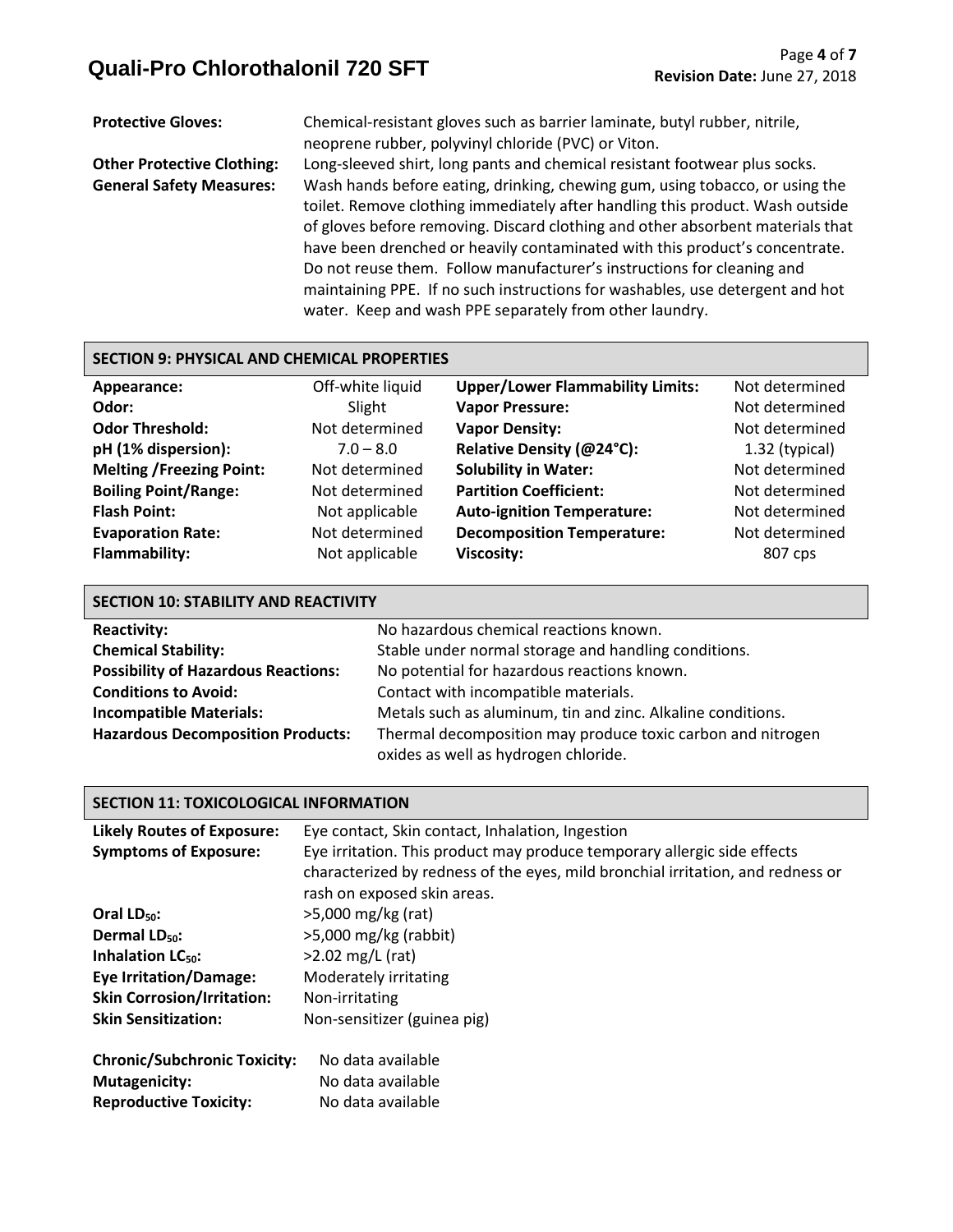# Page 5 of 7<br>**Quali-Pro Chlorothalonil 720 SFT**

| <b>Neurotoxicity:</b>     | No data available |             |                                                                  |             |
|---------------------------|-------------------|-------------|------------------------------------------------------------------|-------------|
| <b>Target Organs:</b>     | No data available |             |                                                                  |             |
| <b>Aspiration Hazard:</b> |                   |             | Not anticipated to be an aspiration hazard based upon components |             |
| Carcinogenicity:          |                   |             |                                                                  |             |
| <b>Chemical Name</b>      | <b>ACGIH</b>      | <b>IARC</b> | <b>NTP</b>                                                       | <b>OSHA</b> |
| Chlorothalonil            |                   | Group 2B    |                                                                  | Yes         |

### **SECTION 12: ECOLOGICAL INFORMATION**

### **Environmental Hazards Statement from FIFRA Regulated Pesticide Label:**

This product is toxic to aquatic invertebrates and wildlife. Do not apply directly to water or to areas where surface water is present or to intertidal areas below the mean high water mark. Drift and runoff may be hazardous to aquatic organisms in neighboring areas. Do not contaminate water when disposing of equipment washwater or rinsate.

This chemical is known to leach through soil into groundwater under certain conditions as a result of labeled use. Use of this chemical in areas where soils are permeable, particularly where the water table is shallow may result in groundwater contamination.

This chemical can contaminate surface water through spray drift. Under some conditions, it may also have a high potential for runoff into surface waters for several days to weeks after application. These include poorly draining or wet soils with readily visible slopes toward adjacent surface waters, frequently flooded areas, areas overlaying extremely shallow ground water, areas with in-field canals or ditches that drain to surface water, areas not separated from adjacent surface waters with vegetated filter strips, and areas overlaying tile drainage systems that drain to surface water.

| <b>ECOTOXICITY DATA:</b><br><b>Fish Toxicity:</b> | Data presented below is on the technical form of Chlorothalonil.<br>Rainbow trout – semi-static 96hr $LC_{50} = 0.012$ mg/L<br>Rainbow trout – flow through 96hr $LC_{50} = 0.0076$ mg/L |
|---------------------------------------------------|------------------------------------------------------------------------------------------------------------------------------------------------------------------------------------------|
| <b>Aquatic Invertebrate Toxicity:</b>             | Daphnia magna – static 48hr $EC_{50} = 0.0342 - 0.143$ mg/L                                                                                                                              |
| <b>Aquatic Plant Toxicity:</b>                    | No data available                                                                                                                                                                        |
| <b>Avian Toxicity:</b>                            | No data available                                                                                                                                                                        |
| <b>Honeybee Toxicity:</b>                         | No data available                                                                                                                                                                        |
| <b>ENVIRONMENTAL EFFECTS:</b>                     |                                                                                                                                                                                          |
| <b>Persistence and Degradability:</b>             | No data available                                                                                                                                                                        |
| <b>Bioaccumulation:</b>                           | No data available                                                                                                                                                                        |
| <b>Mobility:</b>                                  | No data available                                                                                                                                                                        |
| <b>Other Adverse Effects:</b>                     | No data available                                                                                                                                                                        |
|                                                   |                                                                                                                                                                                          |

### **SECTION 13: DISPOSAL CONSIDERATIONS**

**Waste Disposal: Refer to the pesticide label for full information on disposal.** Pesticide wastes are toxic. Improper disposal of unused pesticide, spray mixture, or rinse water is a violation of Federal law. If these wastes cannot be used according to label instructions, contact your State Pesticide or Environmental Control Agency or the Hazardous Waste representative at the nearest EPA Regional Office for guidance in proper disposal methods.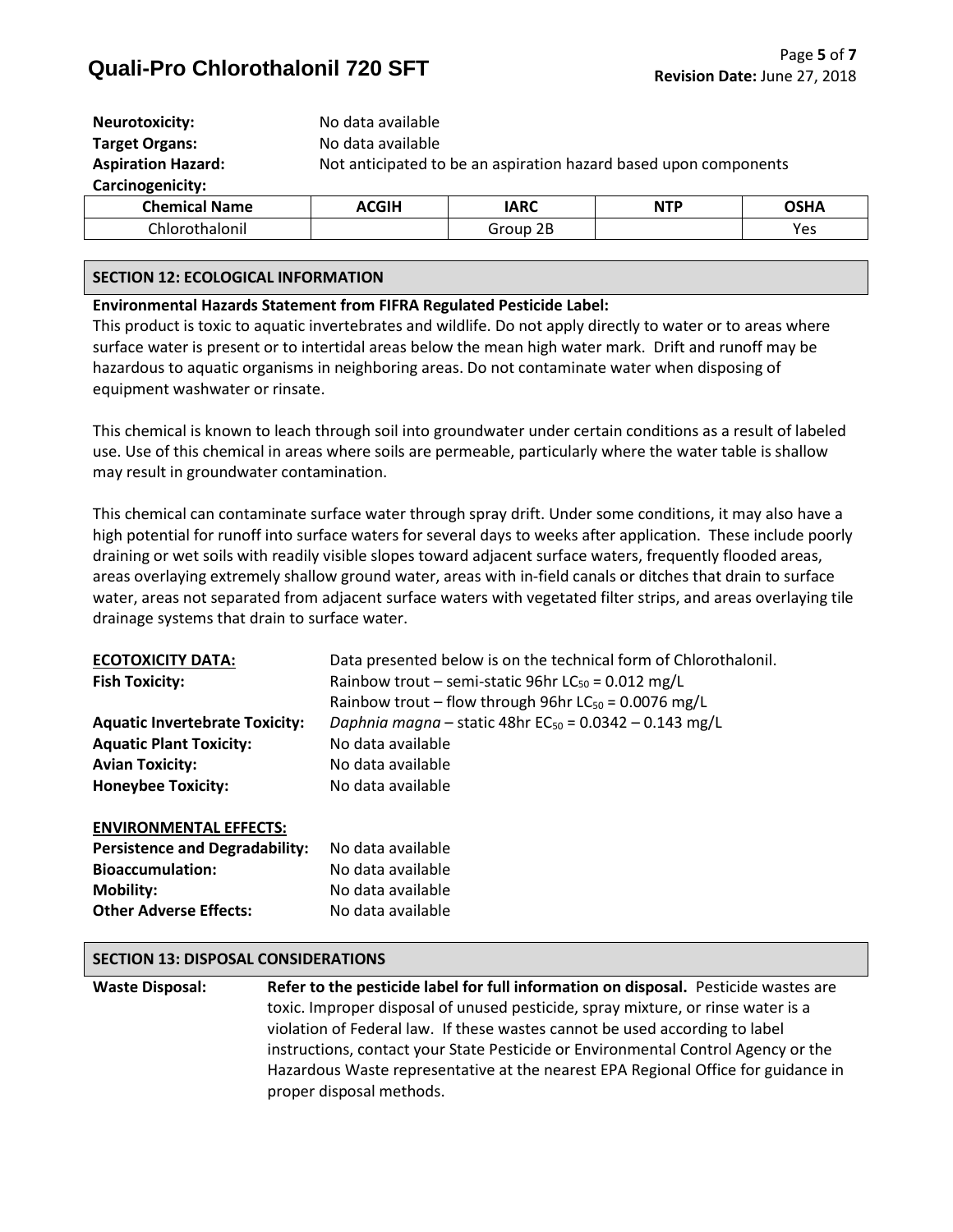| <b>Container Disposal:</b>   | Refer to the pesticide label for full information on disposal. When possible, triple  |  |
|------------------------------|---------------------------------------------------------------------------------------|--|
|                              | rinse the container and offer for recycling if available.                             |  |
| <b>RCRA Characteristics:</b> | It is the responsibility of the individual disposing of this product to determine the |  |

RCRA classification and hazard status of the waste.

### **SECTION 14: TRANSPORTATION INFORMATION**

| <b>DOT</b><br>(Ground): | Not regulated                                                                          |
|-------------------------|----------------------------------------------------------------------------------------|
| <b>IMDG</b>             | UN3082, Environmentally hazardous substance, n.o.s. (Chlorothalonil), 9, PGIII, Marine |
| (Sea):                  | <b>Pollutant</b>                                                                       |
| <b>IATA</b>             | UN3082, Environmentally hazardous substance, n.o.s. (Chlorothalonil), 9, PGIII, Marine |
| (Air):                  | <b>Pollutant</b>                                                                       |

# **SECTION 15: REGULATORY INFORMATION**

**Labeling Requirements Under FIFRA:** This chemical is a pesticide product registered by the Environmental Protection Agency and is subject to certain labeling requirements under federal pesticide law. These requirements differ from the classification criteria and hazard information required for safety data sheets and for workplace labels of non-pesticide chemicals. Following is the hazard information as required on the pesticide label:

### WARNING

Causes eye irritation. May cause skin irritation. Prolonged or frequently repeated skin contact may cause allergic reactions in some individuals. Do not get into eyes, on skin or on clothing. Avoid prolonged contact with skin. Avoid breathing spray mist. Do not take internally.

Note to User: This product may produce temporary allergic side effects characterized by redness of the eyes, mild bronchial irritation, and redness or rash on exposed skin areas. Persons having allergic reactions should contact a physician.

**TSCA Inventory:** This product is exempt from TSCA inventory listing requirements as it is solely for FIFRA regulated use.

### **SARA Title III Information:**

 **Section 302 – Extremely hazardous substances:** None

 **Section 311/312** – **Hazard Categories:** Acute (Immediate); Chronic (Delayed)

 **Section 313 –** This product contains a chemical or chemicals which are subject to the reporting requirements of the Act and Title 40 of the Code of Federal Regulations, Part 372:

| $\sim$ 0.000 0.000 0.000 0.000 0.000 0.000 0.000 0.000 0.000 0.000 0.000 0.000 0.000 0.000 0.000 0.000 0.000 0.000 0.000 0.000 0.000 0.000 0.000 0.000 0.000 0.000 0.000 0.000 0.000 0.000 0.000 0.000 0.000 0.000 0.000 0.000 |            |          |  |
|--------------------------------------------------------------------------------------------------------------------------------------------------------------------------------------------------------------------------------|------------|----------|--|
| <b>Chemical Name</b>                                                                                                                                                                                                           | CAS Number | Weight % |  |
| Chlorothalonil                                                                                                                                                                                                                 | 1897-45-6  | 54.0%    |  |

**CERCLA –** This product contains the following chemicals which have a reportable quantity (RQ) under the Comprehensive Environmental Response, Compensation and Liability Act (CERCLA):

| <b>Chemical Name</b> | <b>CAS Number</b> | <b>RQ</b> | <b>Quantity of</b><br><b>Finished Product</b> |
|----------------------|-------------------|-----------|-----------------------------------------------|
| None listed          |                   |           |                                               |